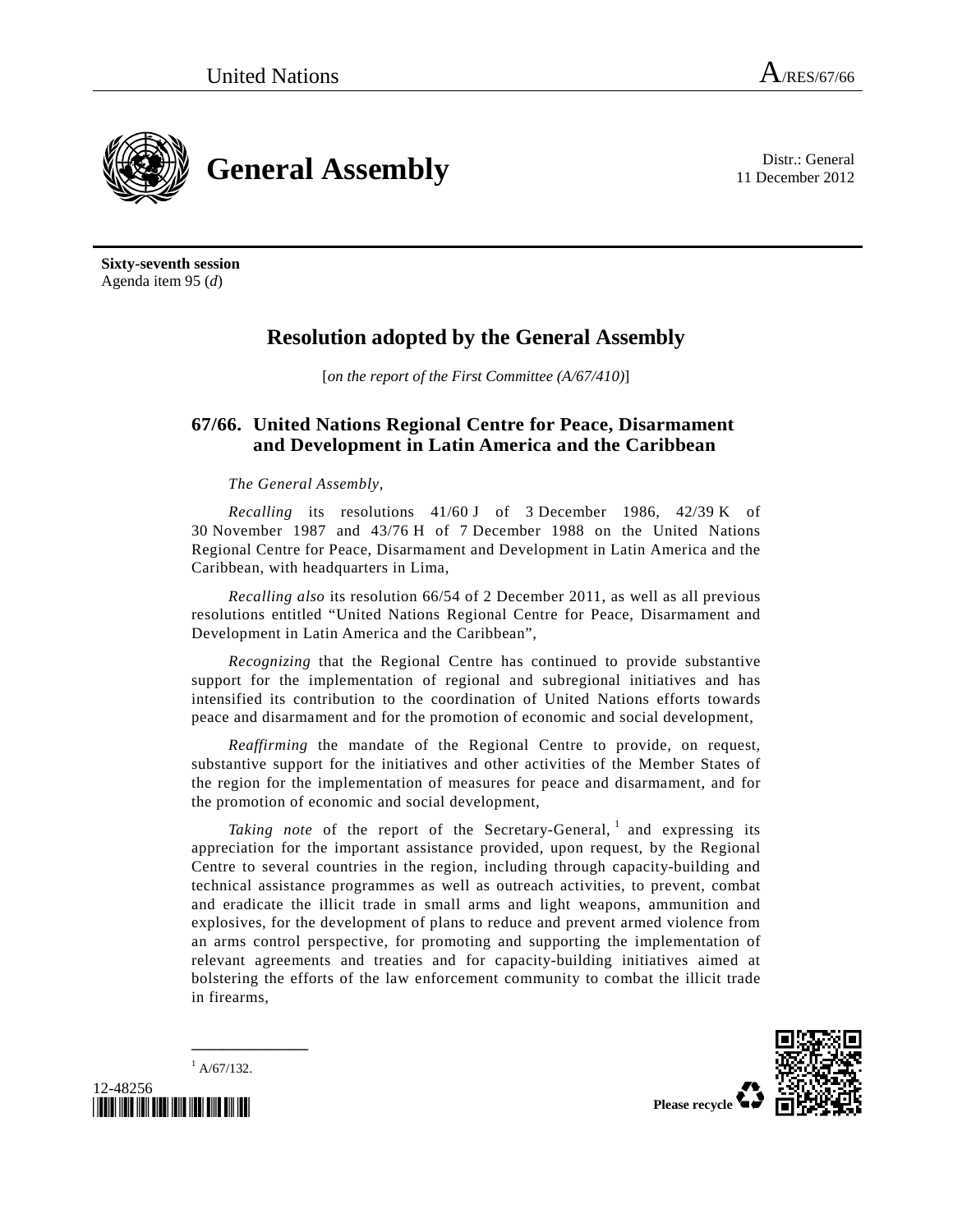*Welcoming* the support provided by the Regional Centre to Member States in the implementation of disarmament and non-proliferation instruments,

*Emphasizing* the need for the Regional Centre to develop and strengthen its activities and programmes in a comprehensive and balanced manner, in accordance with its mandate,

*Welcoming* the ongoing support provided by the Regional Centre to Member States in the implementation of the Programme of Action to Prevent, Combat and Eradicate the Illicit Trade in Small Arms and Light Weapons in All Its Aspects,<sup>2</sup>

*Welcoming also* the assistance provided by the Regional Centre to some States, upon request, in the management and the securing of national weapons stockpiles and in the identification and destruction of surplus, obsolete or seized weapons and ammunition, as declared by competent national authorities,

*Welcoming further* the initiative of the Regional Centre to continue to conduct activities in line with efforts to promote the equitable representation of women in all decision-making processes with regard to matters related to disarmament, non-proliferation and arms control, as encouraged in resolution 65/69 of 8 December 2010,

*Recalling* the report of the Group of Governmental Experts on the relationship between disarmament and development,<sup>3</sup> referred to in General Assembly resolution 59/78 of 3 December 2004, which is of utmost interest with regard to the role that the Regional Centre plays in promoting the issue in the region in pursuit of its mandate to promote economic and social development related to peace and disarmament,

*Noting* that security, disarmament and development issues have always been recognized as significant topics in Latin America and the Caribbean, the first inhabited region in the world to be declared a nuclear-weapon-free zone,

*Emphasizing* the importance of maintaining the support provided by the Regional Centre for strengthening the nuclear-weapon-free zone established by the Treaty for the Prohibition of Nuclear Weapons in Latin America and the Caribbean (Treaty of Tlatelolco), $4$  as well as its efforts in promoting peace and disarmament education,

*Bearing in mind* the important role of the Regional Centre in promoting confidence-building measures, arms control and limitation, disarmament and development at the regional level,

*Bearing in mind also* the importance of information, research, education and training for peace, disarmament and development in order to achieve understanding and cooperation among States,

 1. *Reiterates its strong support* for the role of the United Nations Regional Centre for Peace, Disarmament and Development in Latin America and the Caribbean in the promotion of activities of the United Nations at the regional and subregional levels to strengthen peace, disarmament, stability, security and development among its Member States;

**\_\_\_\_\_\_\_\_\_\_\_\_\_\_\_** 

<sup>2</sup> *Report of the United Nations Conference on the Illicit Trade in Small Arms and Light Weapons in All Its Aspects, New York, 9–20 July 2001* (A/CONF.192/15), chap. IV, para. 24.

 $3$  See A/59/119.

<sup>4</sup> United Nations, *Treaty Series*, vol. 634, No. 9068.